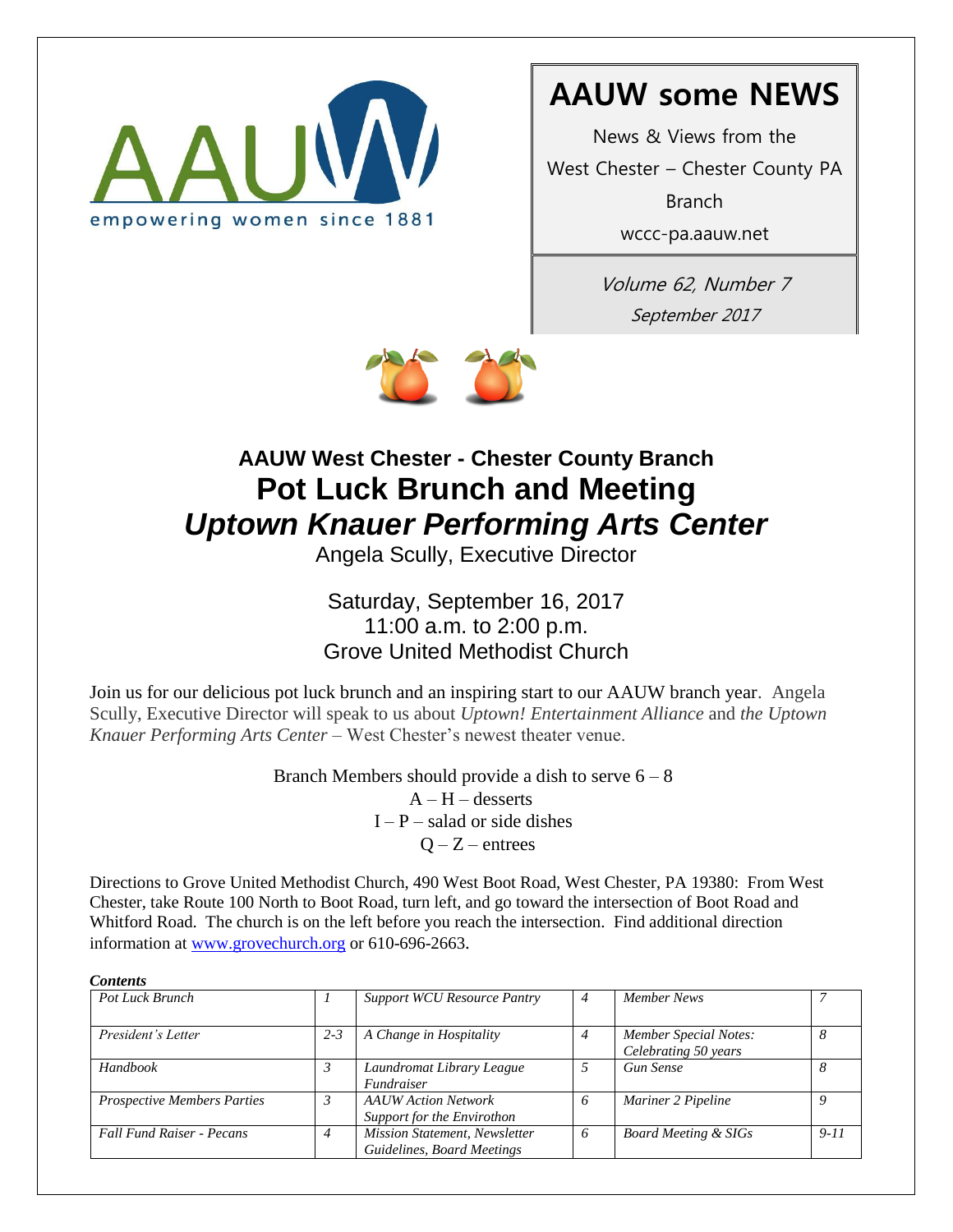## **Letter from the President**

#### Hi Everyone!

Every year in early August, there is a switch that turns on the cicadas' song. For me, their song has long been the harbinger of fall with new clothes and school supplies. Right now I am wishing for a reason to visit Staples, that wonderland of new pencils, paper and notebooks. My disappointment is somewhat assuaged by the prospect of a new year of programs and activities for our AAUW branch. Peggy and I are busily planning for the new year.

The AAUW National has been busy as well. They have moved to new headquarters in Washington DC and have elected a new CEO, Kimberly Churches. The public policy priorities for National are

- Gun violence, a public health crisis
- Pay equity and fairness in compensation and benefits
- Policies that promote work-life balance, including quality and affordable dependent care
- Changes throughout to support diversity and inclusion, with emphasis on racial justice and updated LGBT language

The membership passed two resolutions in support of the Equal Rights Amendment and against Human Trafficking.

AAUW-PA has also set public policy priorities. Here is what's next in Public Policy:

- Lobby Corps: (a) Increase and strengthen AAUW's voice in Pennsylvania by developing relationships, a consistent presence and becoming trusted nonpartisan advocates; (b) At least one AAUW member should be responsible for each state Representative and Senator.
- Equal Pay Bill HB1243: Develop and implement a lobbying strategy.
- GOTV: Get the message out that municipal elections are important too.
- Advocacy in a Box: Education, GOTV, and Title IX kits are available.
- Support the initiative, Fair Districts PA, sponsored by the League of Women Voters.
- Around the state, support Community Conversations to discuss issues facing women: (1) Women's health and wellbeing and (2) Economic security.

As the West Chester-Chester County Branch of AAUW, we must set our own goals. Our first Board meeting of the year will be concerned in part with choosing these priorities. The first Board Meeting will occur on **Wednesday, September 6th from 6-9 p.m.** at Grove Methodist Church. During the first hour, we will define our goals for the year. The regular meeting will start at 7:00 PM. We would like to introduce Board participants to Phyllis Dunn's delightful new plan (see "PMPs" in the Handbook) to attract (and keep!) new members. Victoria Heimann has some exciting fundraising ideas for us to weigh. We will also be finalizing plans for our first meeting, a Potluck BRUNCH, on **Saturday, September 16th, from 11 AM to 2 PM.**

Furthermore, Peggy and I want to expand participation in the Board Meetings, during which a lot of branch planning takes place. *Board meetings are open to any member.* You do not have to be an officer or committee chair to attend. The Board welcomes your ideas and opinions. We would like encourage more dialogue and have more opportunity to hear members' concerns. Our regular branch meetings are reserved for the programs and announcements. The West Chester-Chester County Branch of AAUW is *your* branch, not the sole purview of a few officers.

There are all sorts of possible activities and concerns bubbling up in our Branch. Tonya thames-taylor is organizing a Women in Politics forum this fall and inviting women candidates, past and present, to discuss their experiences. It is encouraging that so many women have stepped up in Chester County to run for local offices. The forum will give us *(Continued on next page)*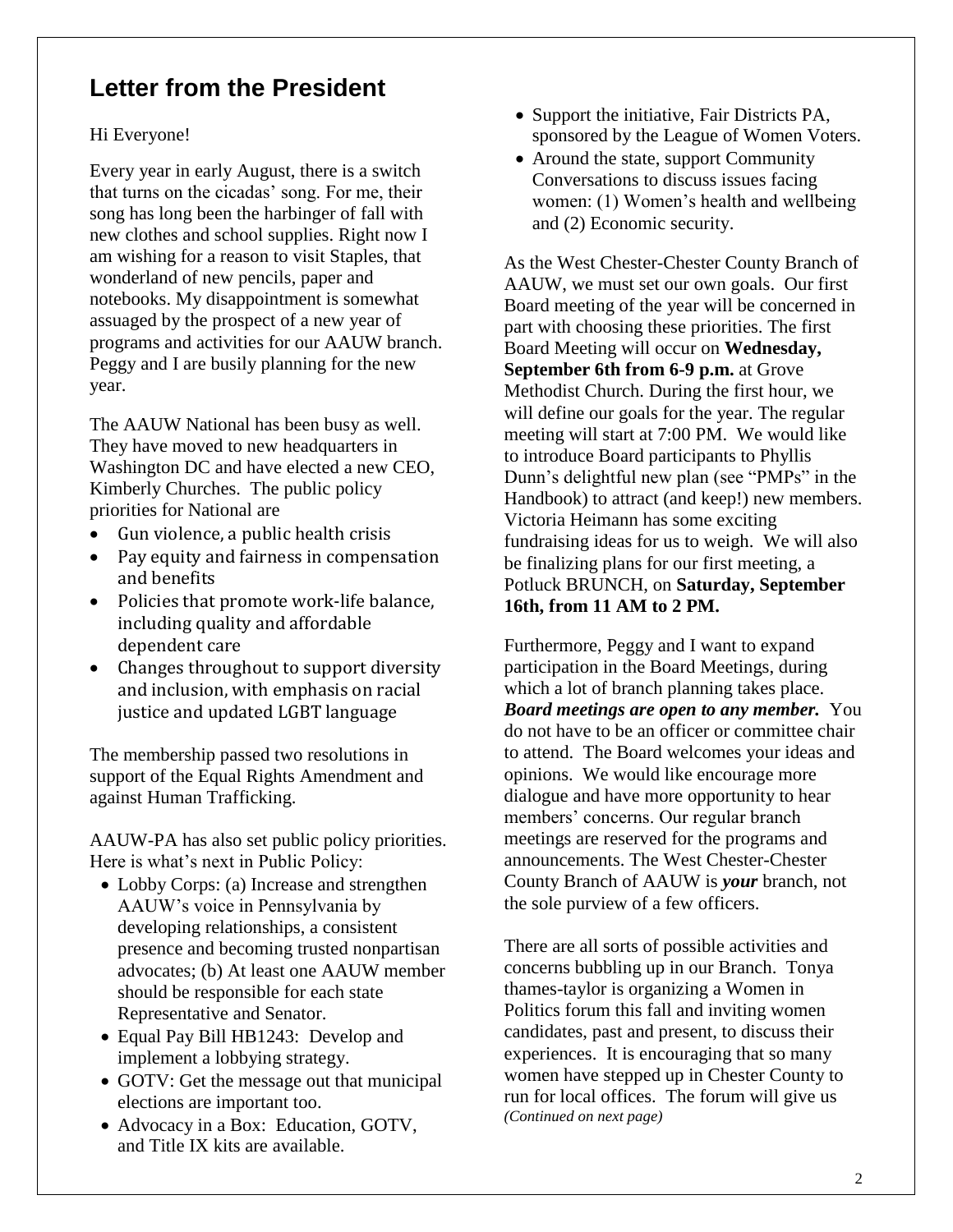### **Presidents Letter**

*(Continued from previous page)*

some idea of how to support them. The pipeline being installed by Sunoco across Chester County is a source of environmental concern to many members. The recent occurrence of a gun murder in our own backyard makes gun legislation another urgent concern. Putting pressure on legislators is an important activity that branch members can engage in through AAUW-PA. Peggy and I encourage each of you to learn the basics of lobbying. If you volunteer to be a lobbyist, AAUW-PA will train you to advocate for women in your legislators' offices. In addition, AAUW National sends daily information about pending legislation and how we can help. (See our Facebook page.) All of these activities are in keeping with part of our mission: to advocate and educate on behalf of women and girls.

Here's to a great year!

*Barbara Lathroum* [\(blathroum@gmail.com\)](mailto:blathroum@gmail.com)) *Peggy Staarman* (peggstaar@verizon.net)

### **AAUW Handbook is Now Available Online!**

*--Sandy Alexander*

Thanks to all of you for sending me pictures to be considered for the cover of the 2017-2018 Branch Handbook. I met with our co-presidents and we selected 5 pictures for this year's cover. Some of your pictures will be added to the website as well. I encourage you to keep on taking pictures to document the activities of our branch. As you do so, it would be great to have more pictures of members actually engaged in an activity, so that the pictures tell a story about our branch.

The Handbook is now uploaded on our website - [wccc-pa.aauw.net.](http://wccc-pa.aauw.net/) Click on "About Us" and then "Handbook" in the drop-down menu. The password is *aauwsome*. Patricia Schultz will distribute the Handbooks at our first board meeting, Wednesday, September 6th, and at the brunch on September 16 at Grove Methodist Church in the Fellowship Hall.

## **Introducing -- the "PMP"** *Prospective Members Parties*

Do you have a friend or do you know someone who has voiced interest in knowing more about AAUW? If so, we now have the perfect venue to introduce them to our organization. Our *Prospective Members Parties* are just the right size to allow potential members to ask questions and casually get to know some of our current members. Just join us for any of the parties listed below.

> September 26, 2017*... Sips & Sliders on the Grill*

November 8, 2017… *Happy Hour @ Avalon Restaurant,* followed by the Branch Meeting at 7 pm.

January 9, 2018... *<i>Chat & Chew...* a Spaghetti Dinner!

\*Watch for updates on parties to be held in April & June

To attend any of these parties simply bring a potential member with you. We will limit the size, 12-15, so it stays intimate and conducive to building friendships. To save a spot for you & your prospective member just email Phyllis Dunn at [dunn.phyllis@gmail.com.](mailto:dunn.phyllis@gmail.com)

## **Donation to Alice Lawson Fund**

*-- Kay Philipps*

Between September 2016 and July 2017 the Social Duplicate Bridge Group, composed of both AAUW and non-AAUW members, contributed \$286.00 to the Alice Lawson Fund

The Alice Lawson Fund provides an annual \$1500.00 scholarship to a non-traditional student from a local college or university. Eligibility requirements and application forms are available at www-pa.aauw.net under the activities tab.

For additional information see: <https://chescocf.org/fund/alice-lawson-aauw/>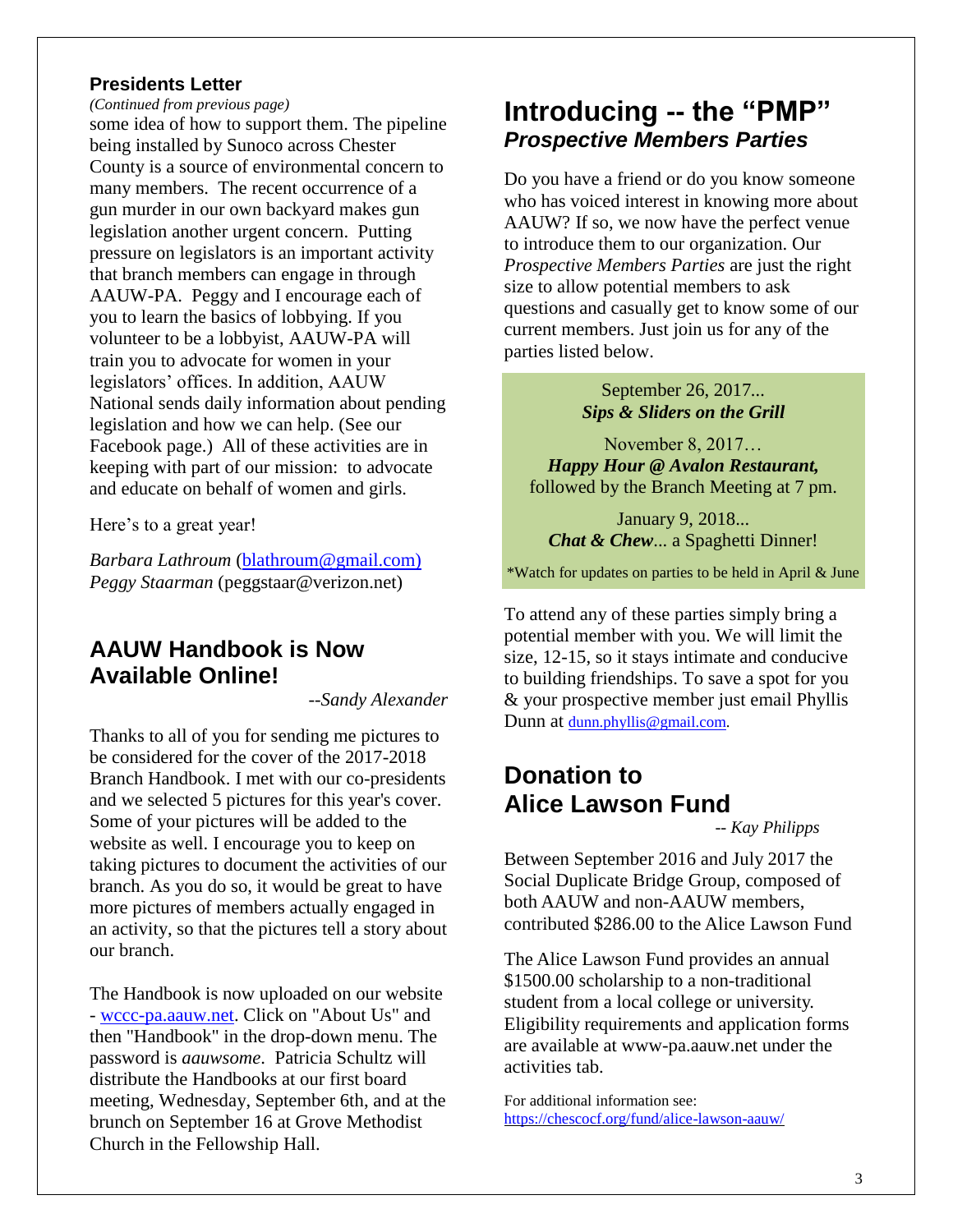## **Fall Fundraiser – PECANS – PECANS – PECANS!**

Due to the great success of last year's pecan sale, we are again selling pecans this fall to help raise money for our organization that supports so many worthwhile programs for girls and women. With only \$16.00 of your yearly dues going to the branch, we are forced to fund raise to meet our yearly goals.

An order sheet and information will be emailed soon and orders will be taken until October  $20^{th}$  with delivery at our November  $8^{th}$ meeting.

Please take a moment to look over the order sheet and get your orders in early. Let your family and friends in on the sale as well to help build sales. Like last year, we will be selling plain jumbo sized pecans for baking and all kinds of candied pecans from cinnamon, caramel, chocolate and glazed packaged in attractive gift holiday bags all ready for gift giving.

Thanks as always for your support. *Anne Anderko & Victoria Heimann*

## **Support the WCU Resource Pantry**

*-- Eva Kaufmann* 

Our AAUW Chapter's Gateway to Equity Award winner this year is the West Chester University Resource Pantry, an organization that supports homeless students and lowincome mothers who are students at the University. Our support takes the form of monthly contributions to this worthwhile organization. Tori Nuccio, the director, is asking for the following items:

- Laundry Detergent: This is something we do not get large donations of but has helped save on-campus students money
- Individually wrapped snack/on the go food: Granola bars, nuts, breakfast bars (these

items go fast because of the convenience but are hard to come by at the food bank).

- Gift cards to help cover some living expenses that have come up for these students in the past. Some good examples would be
	- Wawa for gas
	- Bed, Bath, and Beyond: For cooking supplies, bedding, dorm needs, etc.
	- Target: cooking, attire, and any school supplies we do not have
	- Amazon: same concept as BB&B & Target but can also help with textbooks.

## **A Change in Our Meeting Hospitality**

For the past few years we have had a committee of 2 or 3 to help set up for meetings. This committee, Nancy Day, Terry Houle, and Cindy Knisely, did a wonderful job setting up and cleaning up after each meeting. Having this responsibility for every single meeting over two years became understandably a bit of a burden.

This year we would like to do something different. Starting in October, refreshments are donated by members of interest groups. Lit I is contributing and setting up refreshments for the October 11th meeting, and cleaning up afterwards. This shouldn't be too burdensome, since many of us jump in to help out in this process and will continue to do so.

Leaders of SIGs, please communicate this change to your groups when you remind them about refreshments. Make sure two people will volunteer to come early. Either Peggy or Barb will also arrive early with the necessary coffee pots and other supplies. A checklist of duties for setting up and closing down the meeting will be taped to the boxes of supplies. We appreciate your help.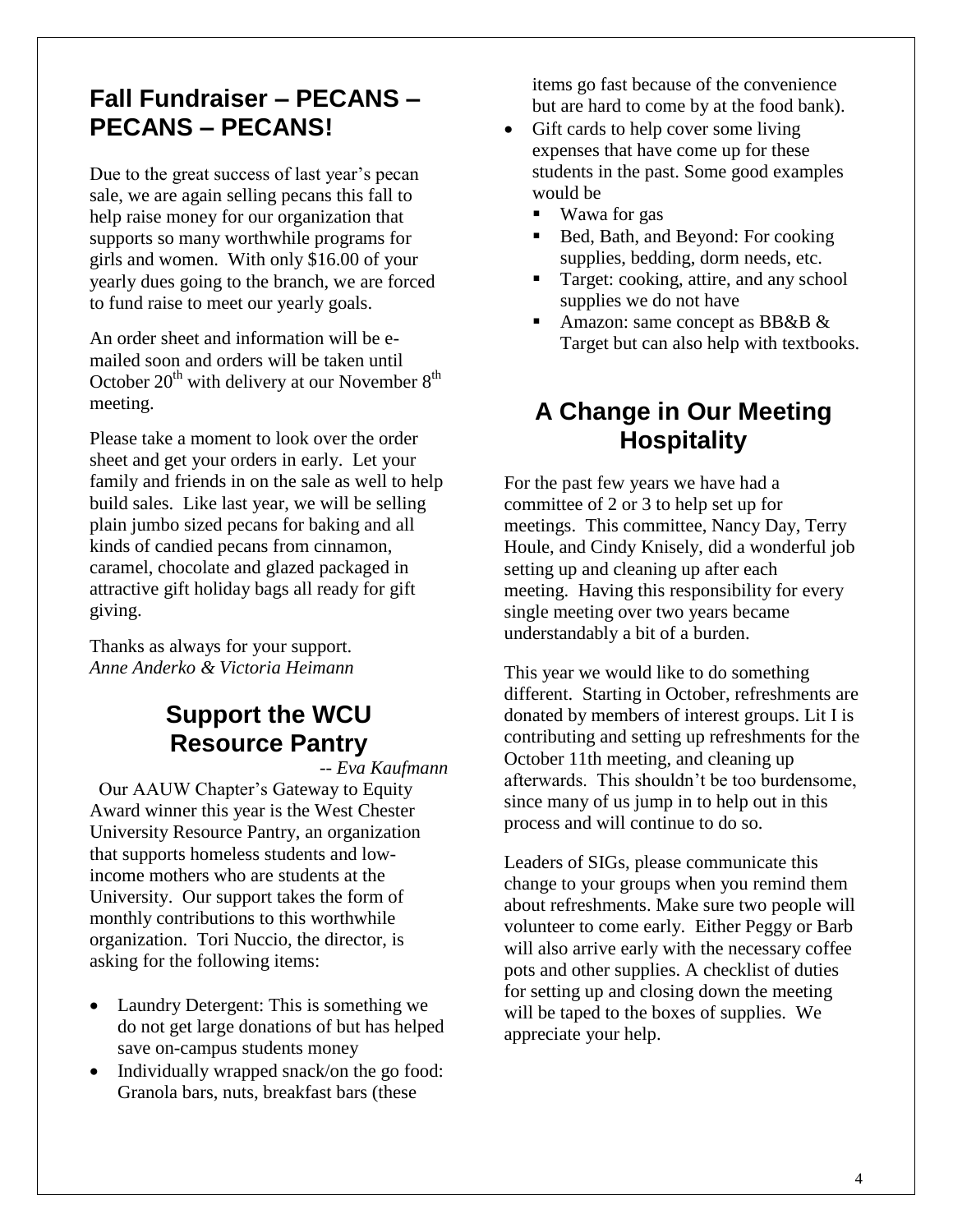## **Laundromat Library League Fundraiser September 12**

#### *Arlene Rengert*

The LLL places "Library Boxes" in laundromats and occasional other sites. Volunteers monitor these twice a month and, when needed, pick up a (cloth) bag of replacement books to refresh the box. From time to time a "sort and sticker" session of volunteers is convened to place the LLL sticker on received books, sort them, and place them into bags for eventual use. Each replacement bag has the full range of books from toddler to teen, fiction and nonfiction.

Our Goal is to make books available to children who have little or no access to books at home.

We have created a network of laundromat libraries. Children can borrow a book, return it and take home another.

An interactive map that shows the 50-60 placements in Eastern Pennsylvania is on the website [www.laundromatlibraryleague.org.](http://www.laundromatlibraryleague.org/)

Below are coupons for a *Community Day Fundraiser to benefit the LLL* on Tuesday, September 12, at Lionville/Exton and Lititz Isaac's. Copy and bring them to dine at Isaac's to support the LLL.

## **SISAAC'S**



On Tuesday, September 12, 2017 LIONVILLE/EXTON and LITITZ ISAAC'S will be hosting a "Community Day" fundraiser benefiting Laundromat Library League. Enjoy an evening out with your family and friends while supporting our efforts to make children's books available to homes in which there may be few or none. We hope you will come out and support us!

| WHERE: | LIONVILLE/EXTON - Call 484-875-5825 for Takeout                                                                                                 |  |  |  |  |
|--------|-------------------------------------------------------------------------------------------------------------------------------------------------|--|--|--|--|
|        | Crossroads Square                                                                                                                               |  |  |  |  |
|        | 630 W. Uwchlan Avenue, Exton 19341                                                                                                              |  |  |  |  |
|        | <b>AND</b>                                                                                                                                      |  |  |  |  |
|        | LITITZ ISAAC'S - Call 717-625-1181 for Takeout                                                                                                  |  |  |  |  |
|        | 4 Crosswinds Drive, Lititz 17543                                                                                                                |  |  |  |  |
| WHEN:  | Tuesday, Sept. 12, 2017, 10:00 AM - 9:00 PM                                                                                                     |  |  |  |  |
| HOW:   | Bring this flyer with you to Isaac's, complete the<br>information, and hand it to your server when paying.<br>Flyer can also be shown on phone. |  |  |  |  |
|        | This form can be used for Dine-In, Takeout &                                                                                                    |  |  |  |  |
|        | Online Orders at www.isaacsdeli.com.                                                                                                            |  |  |  |  |
|        | Use coupon code FUND for online fundraiser orders!                                                                                              |  |  |  |  |
|        | Please complete this information for your server.                                                                                               |  |  |  |  |
| Name:  |                                                                                                                                                 |  |  |  |  |
|        | # of People in Party: Cost of Meal (excluding tax):                                                                                             |  |  |  |  |
|        | In order to maximize the amount of donation for the organization, we ask our Loyalty                                                            |  |  |  |  |

members to kindly refrain from using their number during fundraisers. Coupons, Discounts, and Loyalty Perks are not valid during Fundraisers.

Want to help us earn even MORE? Add a Gift Card to your check and 15% of the gift card sale will be added to the fundraiser! Gift card must be used on future visit.

**OISAAC'S** 



### JOIN US FOR OUR **Community Day FUNDRAISER for** Laundromat Library League

On Tuesday, September 12, 2017 LIONVILLE/EXTON and LITITZ ISAAC'S will be hosting a "Community Day" fundraiser benefiting Laundromat Library League. Enjoy an evening out with your family and friends while supporting our efforts to make children's books available to homes in which there may be few or none. We hope you will come out and support us!

| WHERE: | LIONVILLE/EXTON - Call 484-875-5825 for Takeout                                                                                                                                                                                        |  |  |
|--------|----------------------------------------------------------------------------------------------------------------------------------------------------------------------------------------------------------------------------------------|--|--|
|        | Crossroads Square                                                                                                                                                                                                                      |  |  |
|        | 630 W. Uwchlan Avenue, Exton 19341                                                                                                                                                                                                     |  |  |
|        | <b>AND</b>                                                                                                                                                                                                                             |  |  |
|        | LITITZ ISAAC'S - Call 717-625-1181 for Takeout                                                                                                                                                                                         |  |  |
|        | 4 Crosswinds Drive, Lititz 17543                                                                                                                                                                                                       |  |  |
| WHEN:  | Tuesday, Sept. 12, 2017, 10:00 AM - 9:00 PM                                                                                                                                                                                            |  |  |
| HOW:   | Bring this flyer with you to Isaac's, complete the                                                                                                                                                                                     |  |  |
|        | information, and hand it to your server when paying.                                                                                                                                                                                   |  |  |
|        | Flyer can also be shown on phone.                                                                                                                                                                                                      |  |  |
|        | This form can be used for Dine-In, Takeout &                                                                                                                                                                                           |  |  |
|        | Online Orders at www.isaacsdeli.com.                                                                                                                                                                                                   |  |  |
|        | Use coupon code FUND for online fundraiser orders!                                                                                                                                                                                     |  |  |
|        | Please complete this information for your server.                                                                                                                                                                                      |  |  |
| Name:  |                                                                                                                                                                                                                                        |  |  |
|        | # of People in Party: Cost of Meal (excluding tax):                                                                                                                                                                                    |  |  |
|        | In order to maximize the amount of donation for the organization, we ask our Loyalt<br>members to kindly refrain from using their number during fundraisers. Coupon:<br>Discounts, and Loyalty Perks are not valid during Fundraisers. |  |  |
|        |                                                                                                                                                                                                                                        |  |  |

Want to help us earn even MORE? Add a Gift Card to your check and 15% of the gift card sale will be added to the fundraiser! Gift card must be used on future visit.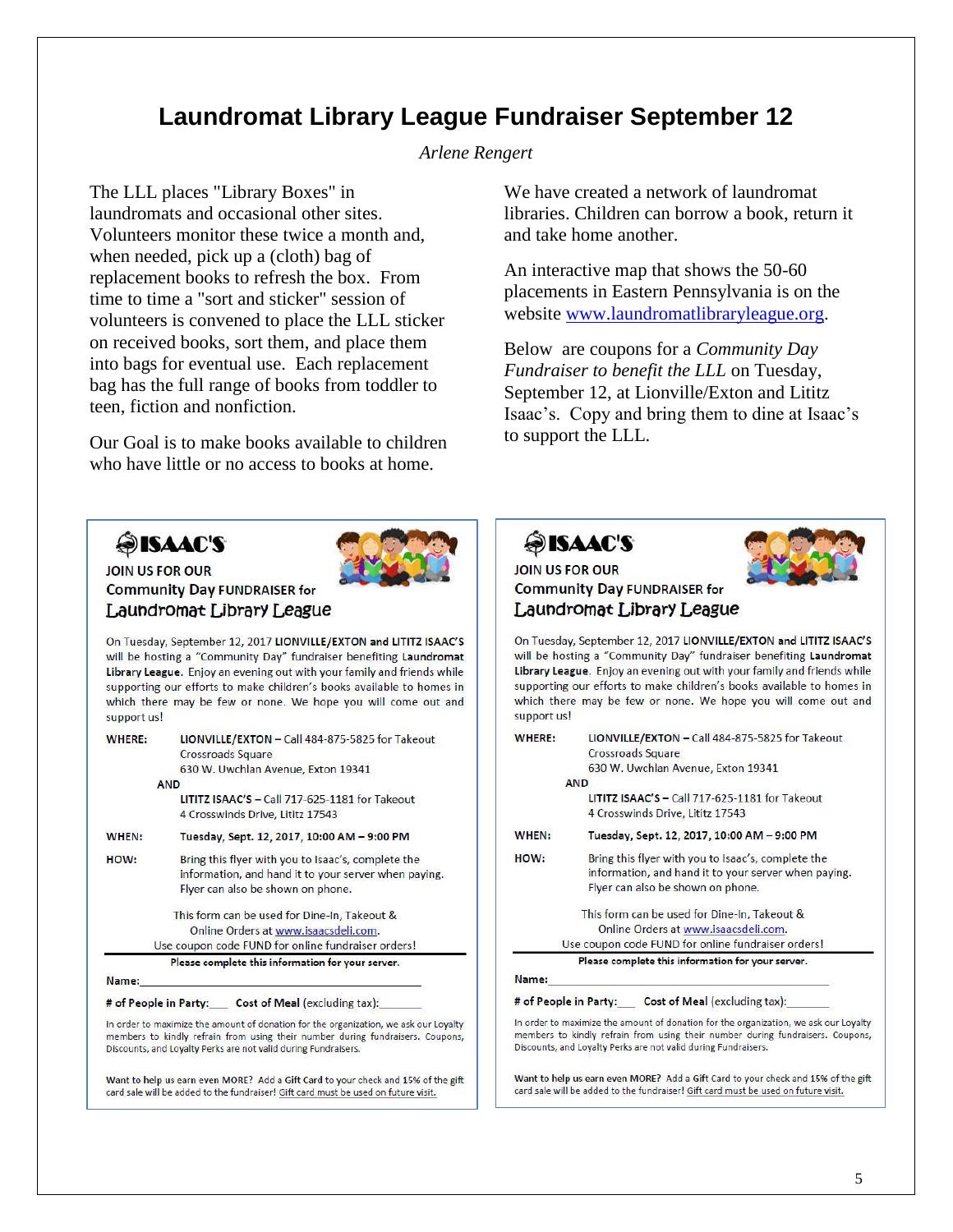## **Harriet Jarosh Environmental Education Fund Supports the Envirothon**

In May our branch, through the Harriet Jarosh Environmental Education Fund, again sponsored the Chester County Envirothon, an annual environmental education program.

The Envirothon is open to all students from public, private, parochial, and home schools, grades 3-12 and is supervised by the Chester County Conservation District with Chester County Facilities and Parks, hosting it at Hibernia County Park. Each year students celebrate months of research, exploration, and preparation with an enjoyable outdoor competition and measure of learning.

For results and more information, visit their website at [www.chesco.org/conservation](http://www.chesco.org/conservation)  or contact Gaye Lynn Criswell at 610-925- 4920x108.

#### *AAUW Mission Statement*

*AAUW advances equity for women and girls through advocacy, education, philanthropy, and research.*

| Norma George          | Newsletter Co-Editor             |
|-----------------------|----------------------------------|
| 610-872-7567          | ngeorge@cheyney.edu              |
| Nancy Rumfield        | Newsletter Co-Editor             |
| 610-399-0388          | nrumfield@gmail.com              |
| Toni Gorkin           | Newsletter Co-Editor             |
| 610-363-7627          | tgorkin@comcast.net              |
| Newsletter email      | aauwsumnews@gmail.com            |
| Barbara Lathroum      | <b>Branch President</b>          |
| 610-321-9783          | blathroum@gmail.com              |
| Mimi Jones            | <b>Program Vice-President</b>    |
| 610-269-9162          | Danandmimi1@verizon.net          |
| Peggy Staarman        | <b>Membership Vice-President</b> |
| 610-269-4866          | peggstaar@verizon.net            |
| Eva Kaufmann          | Secretary                        |
| 610-793-3809          | ekaufmann1@gmail.com             |
| Anne Anderko          | <b>Financial Officer</b>         |
| 484-885-4943          | ananderko@msn.com                |
| <b>Branch Website</b> | wccc-pa.aauw.net                 |
|                       |                                  |

### **Guidelines for** *AAUW some*

1. Deadline for articles is the  $10<sup>th</sup>$  of the month prior to publication – e.g., October 10, December 10, January 10, etc.

2. Board will develop outline/plan for newsletter.

3. Copies of each newsletter article must be sent to the President and the President Elect.

4. Articles should be less then 340 words (1 column in 12 pt.) and sent as .doc (Word) files whenever possible.

5. Program information should be available for publication in the month prior to the event.

6. SIG information should be specific (when, where, leader, contact info., program or book).

7. Photos should be sent in .jpg format and should be the best quality possible. Leave cropping to the editors when possible. Be sure to provide names of the people and description of the happening in the photo.

8. Editors must keep newsletter to 10 pages or less (5 printed front and back).

9. Editors must consult with President or designee if newsletter is too long.

10. Editors and President will determine number of copies to be printed.

11. Board will review and decide list of Friends who receive printed copies.

12. The newsletter should go to the printer by the 25th of the month. Copies should include the Circulation Manager, Person who distributes the e-mail version, and, if requested, other named designees.

### **Board Meeting Sept 6th: All Welcome**

The first Board Meeting of the year will take place on Wednesday evening, September 6, 2017, from 6:00 to 9:00 p.m. at Grove Methodist Church. During the first hour, we will define our goals for the year. As noted in the President's Letter, *Board meetings are open to any member.* The Board welcomes your ideas and opinions. Plan to attend!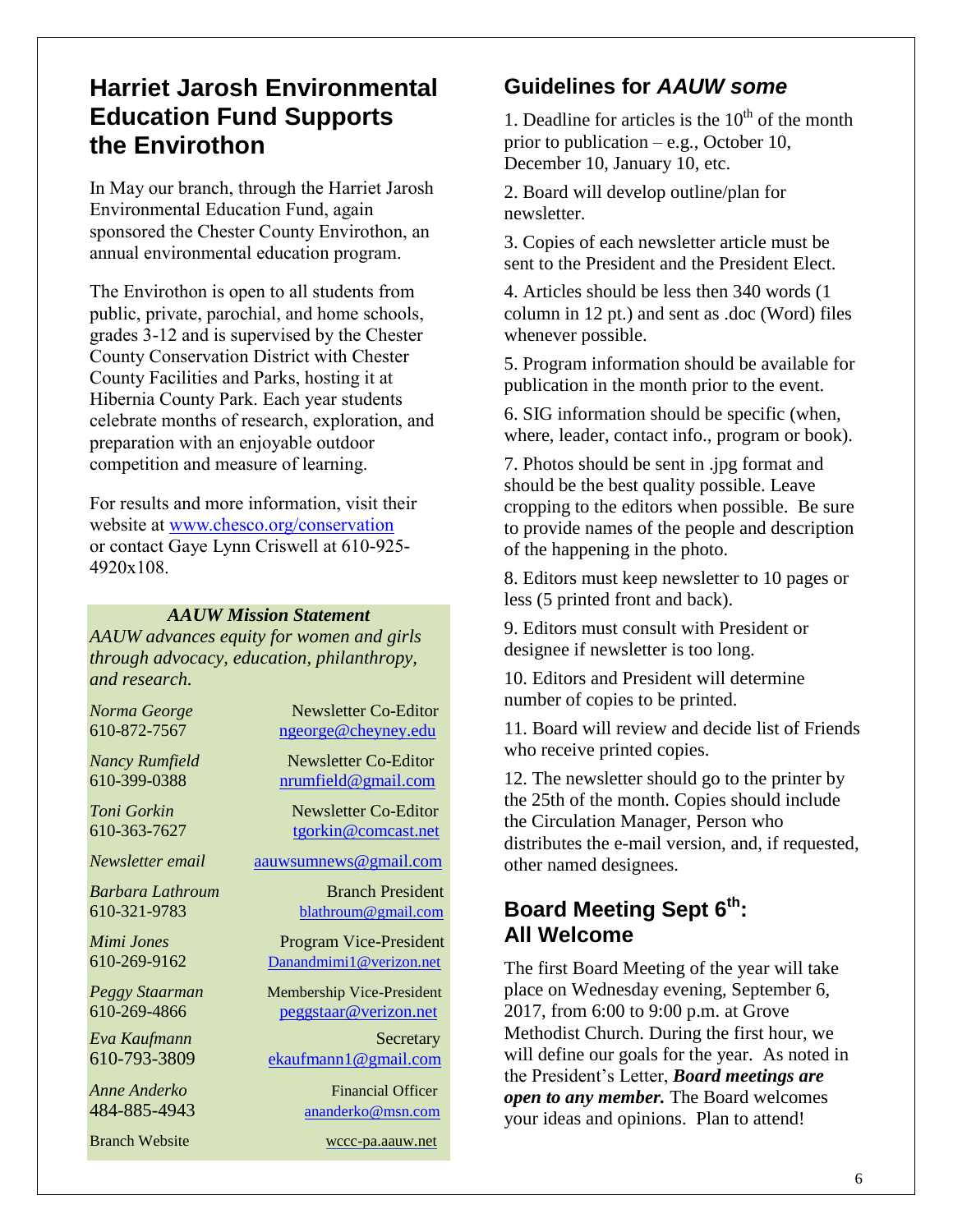*Interested in submitting an article or have information to share?*

### *We need your News!*

The co-editors of *AAUWsome News* are delighted to bring you this issue of the newsletter, but … *We continue to need input from members!!* Please send *articles* as Word documents. Forward your news articles to the *gmail account:* [aauwsumnews@gmail.com,](mailto:aauwsum@gmail.com) indicating the topic and month in the subject box and cc the President. This is a shared account, so the co-editors can access your email and keep their work or personal mailboxes from getting filled. It also makes collaborating easier.

Remember that articles for a given month of the newsletter are due on the 10th of the preceding month*.* Please provide all necessary information with your submission.

#### **Two Minute Activist**

Don't forget your commitment to be a frequent *Two Minute Activist*. Make your voice heard in Congress regarding education, economic security, and civil rights. Using our website (under AAUW Links) is so easy!

Note: AAUW (and numerous other organizations we may belong to, such as National Audubon Society and Sierra Club) are making it easy to send letters to your senators, using links on their websites and pre-authored sample letters expressing opinions about issues at the forefront today. Be sure to check the websites of your favorite organizations.



Reminder: The AAUW Action Network (AAUW Action Network [advocacy@aauw.org\)](mailto:advocacy@aauw.org) continues to send out statements about the legislation under consideration in Congress. Read the President's Letter, at the beginning of this newsletter, for examples of National and AAUW-PA priorities. The Action Network statements explain how each piece of legislation impacts the interests of women and

girls. You are encouraged to read these emails or read the statements on the AAUW Action Network website and contact your representatives accordingly.

### **Membership News**

Welcome new and renewed members! I am looking forward to seeing all of you at the first meeting in September. We are grateful for your membership and hope you will participate in the incentive programs to introduce new members to our AAUW branch. If you have any questions please contact me.

*Patricia Schultz*

[pls@patriciaschultz.com](mailto:pls@patriciaschultz.com) phone: 610-436-9752

### *Membership Outreach*

Your Records with the National Association can be accessed by contacting: --Helpline Phone (800) 326-2289 or --Internet and email: The website for national AAUW is http://www.aauw.org/. You'll need your membership number, which can be found on the address label of the Association publication (Outlook).

### *Member Special Notes*

*The newsletter editors continue to include news about our AAUW chapter members in this newsletter.* 

Many of our members are involved in other projects that also support women's issues, support our community, or express their passion and creativity. This is an opportunity to tell us what you are doing, and where appropriate, to share involvement. Please see the *AAUW some* guidelines for sending your articles and information to the newsletter's gmail account --aauwsumnews@gmail.com.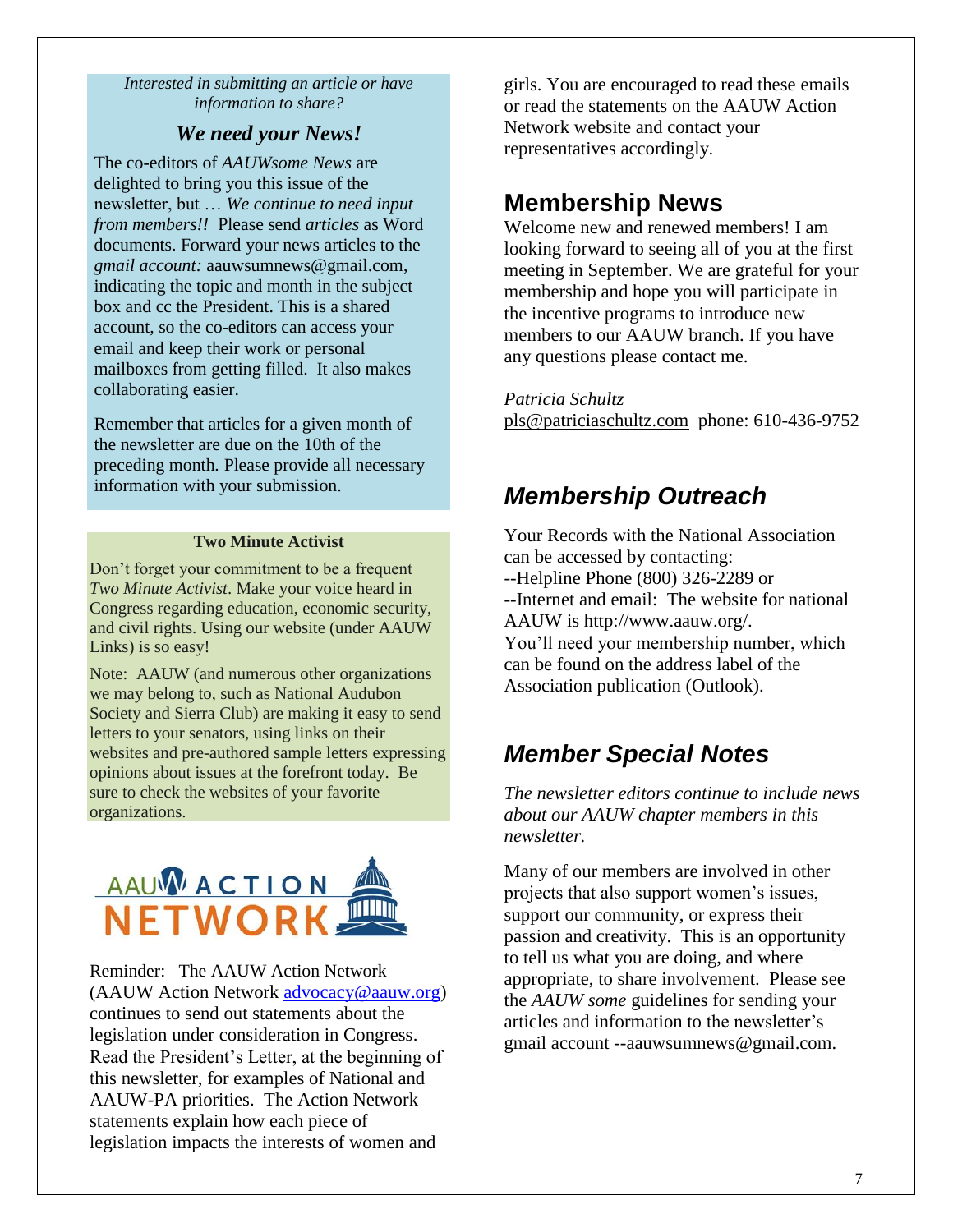### *Celebrating 50 Years!*



Four AAUW Chester County Branch members and spouses traveled to State College in July to help past club president Sue Johnston and her husband Earl celebrate their 50th wedding anniversary. Those attending (pictured from left) were Dick and Cathy Palmquist, Edward and Kay Philipps, Marge Pond, Sue and Earl, Betty and Wally Bradford. The celebration started Friday night with a picnic at the home of their daughter and her family who live in State College, and cohosted by their other

### **Gun Sense Chester County Helps Coatesville's Gun Buyback Program**

*Peggy Staarman, member of Gun Sense Chester County*

A coalition of groups, Gun Sense Chester County, the Coatesville Police Department, the Coatesville Area School District, and the Coatesville Youth Initiative, is supporting the Coatesville Police Department's Gun Buyback program that will occur on Saturday, September 16. A musical concert to help fund the program will take place on Saturday, September 2 from 1:00 to 4:00 in the Coatesville High School 9-10 Center Auditorium, 1445 East Lincoln Highway, Coatesville. Donations will be accepted at the door or you can donate on line at

[www.crowdrise.com/coatesville-gun-buy-back-benefit](http://www.crowdrise.com/coatesville-gun-buy-back-benefit-concert)[concert.](http://www.crowdrise.com/coatesville-gun-buy-back-benefit-concert)

daughter and her family who came up from Maryland. The informal barbecue gave Chester County friends an opportunity to meet the Johnston's family, about whom we have heard through the years. Saturday, the Johnston's sonin-law, a professor at Penn State, gave us a wonderful tour of the large campus. That evening, about 40 family members and Chester County friends gathered in the clubhouse near the Johnston's new home for a gala 50th anniversary dinner and celebration.

Gun Sense Chester County is a non-partisan organization that tries to educate citizens about gun laws and seeks to find common ground to support sensible legislation. There have been three gun deaths in Chester County this summer. Gun Sense Chester County feels that the Gun Buyback program helps reduce the gun violence problem that particularly affects Coatesville. Past Buyback programs have reduced the number of unwanted guns in Coatesville by over 75. The program is a safe way for people to relinquish their guns if they no longer want the responsibility of owning them.

Gun Sense supports HB1400 that will close the existing background check loophole regarding the private sale of long guns. The organization urges you to question your state representative about his or her sponsorship of this legislation.

If you would like more information about Gun Sense Chester County, please contact Chairperson Ann Colby-Cummings at gunsense@gmail.com.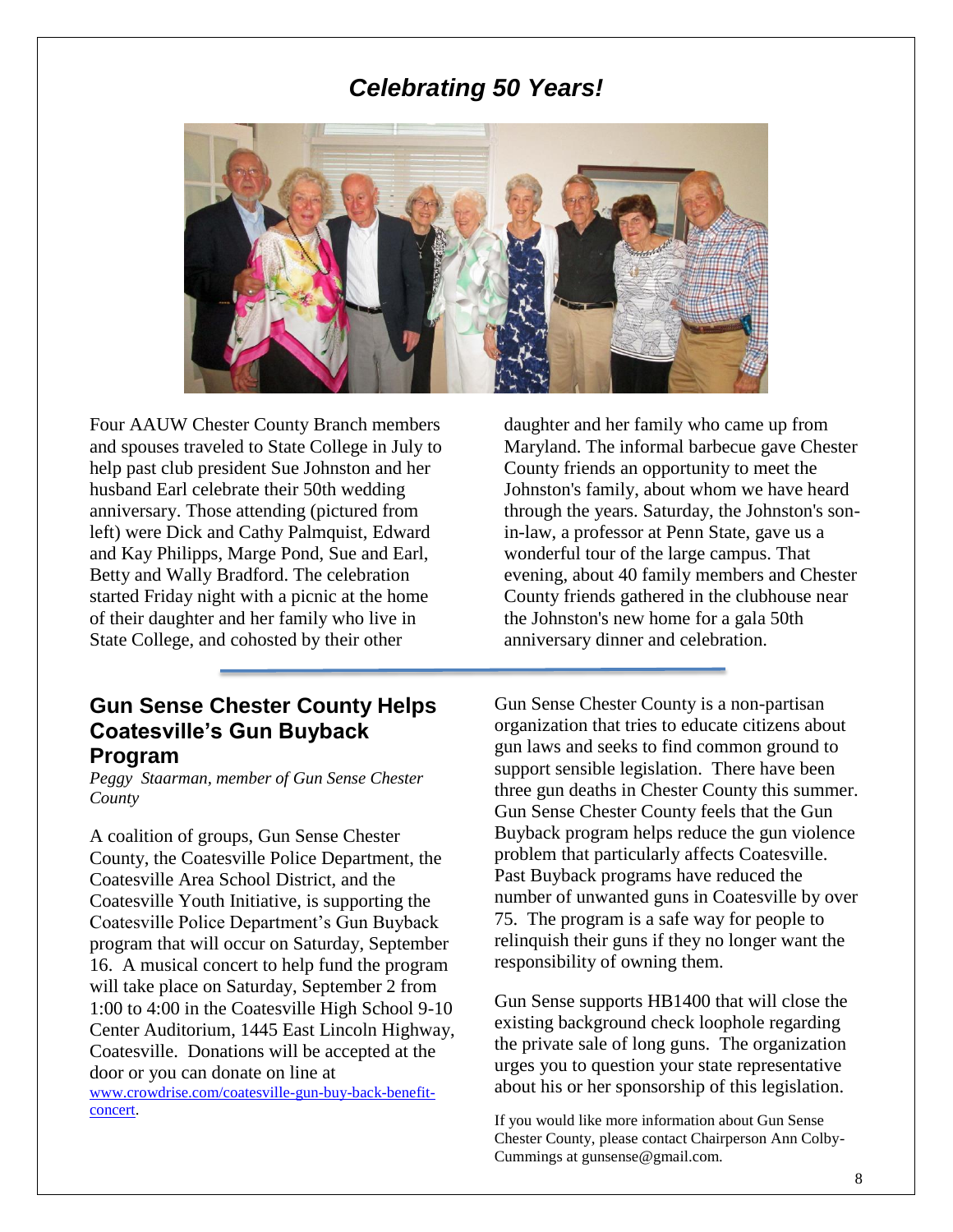### **Mariner 2 Pipeline Arouses Local Political Action**

*-- Toni Gorkin*

With the very visible advent of drilling for the Sunoco Mariner 2 Pipeline through Uwchlan, West Whiteland, Upper Uwchlan, West Goshen, and other municipalities of Chester County, several public forums concerning the project have attracted as many as 300 residents, including several of our AAUW Chapter members.

Sunoco, which is owned by Energy Transfer Partners LP of Texas, is building the cross-state pipeline to ship volatile liquids, ethane, butane and propane 350 miles from the Marcelus Shale deposits in West Virginia, Ohio and Western Pennsylvania to the former Sunoco refinery in Marcus Hook, Delaware County. The products will be shipped to Scotland for making plastic.

Following the fouling of several wells in West Whiteland Township and other construction missteps, horizontal directional drilling was halted by court order, statewide. An initial emergency meeting held in Lionville was followed by a meeting by the West Whiteland Township board of supervisors to address the issues of wells and water safety. Elected officials became involved at the state level, in response to local residents' voices, and drilling was temporarily halted. A hearing set for August 7 was superseded by an agreement between Sunoco and the Clean Air Council, Delaware Riverkeeper Network, Mountain Watershed Association, and PA Dept of Environmental Protection, allowing drilling to resume (except in West Goshen) but requiring Sunoco to re-evaluate high-risk sites.

On August 2 an audience of about 200 concerned residents heard from an eightmember panel of Chester County emergency responders about pipeline safety at Lionville Middle School. Dozens of public officials attended the three-hour long pipelinepreparedness safety meeting moderated by county Commissioner Kathi Cozzone. For more than two hours the audience peppered experts with questions, with several voicing

strong concerns about safety because of closeness of the pipeline to their homes, schools and senior facilities, and asked for details of plans to address a potential catastrophe if the odorless, heavier than air contents of the pipeline leaked and were ignited.

Citizen groups and elected officials continue efforts to demand stronger emergency response preparations and training by Sunoco, as well as other efforts to limit additional pipeline development through this very highly congested area.

If you are interested in details, consider following these groups on Facebook (they are closed groups that you will have to request to join):

- Uwchlan Safety Coalition
- Middletown Coalition for Community Safety
- West Goshen United for Public Safety
- West Whiteland Safety Coalition
- Upper Uwchlan Residents for Safety

Consider also attending meetings of your township's Board of Supervisors and supporting other local community and municipal groups.

### **Special Interest Groups**

#### **Women's Social Bridge**



The AAUW Chester County-West Chester Branch Women's Social Bridge meets once a month at 1:00 p.m. for two to three hours of friendly bridge. If there is one table, we play party bridge; if there are two or more tables, we play contract bridge. We meet at a member's home; locations are sent in e-mail reminders each month. All are welcome!

To have your name added to the e-mail list, contact Sandy Alexander at [frau.salexander@gmail.com.](mailto:frau.salexander@gmail.com)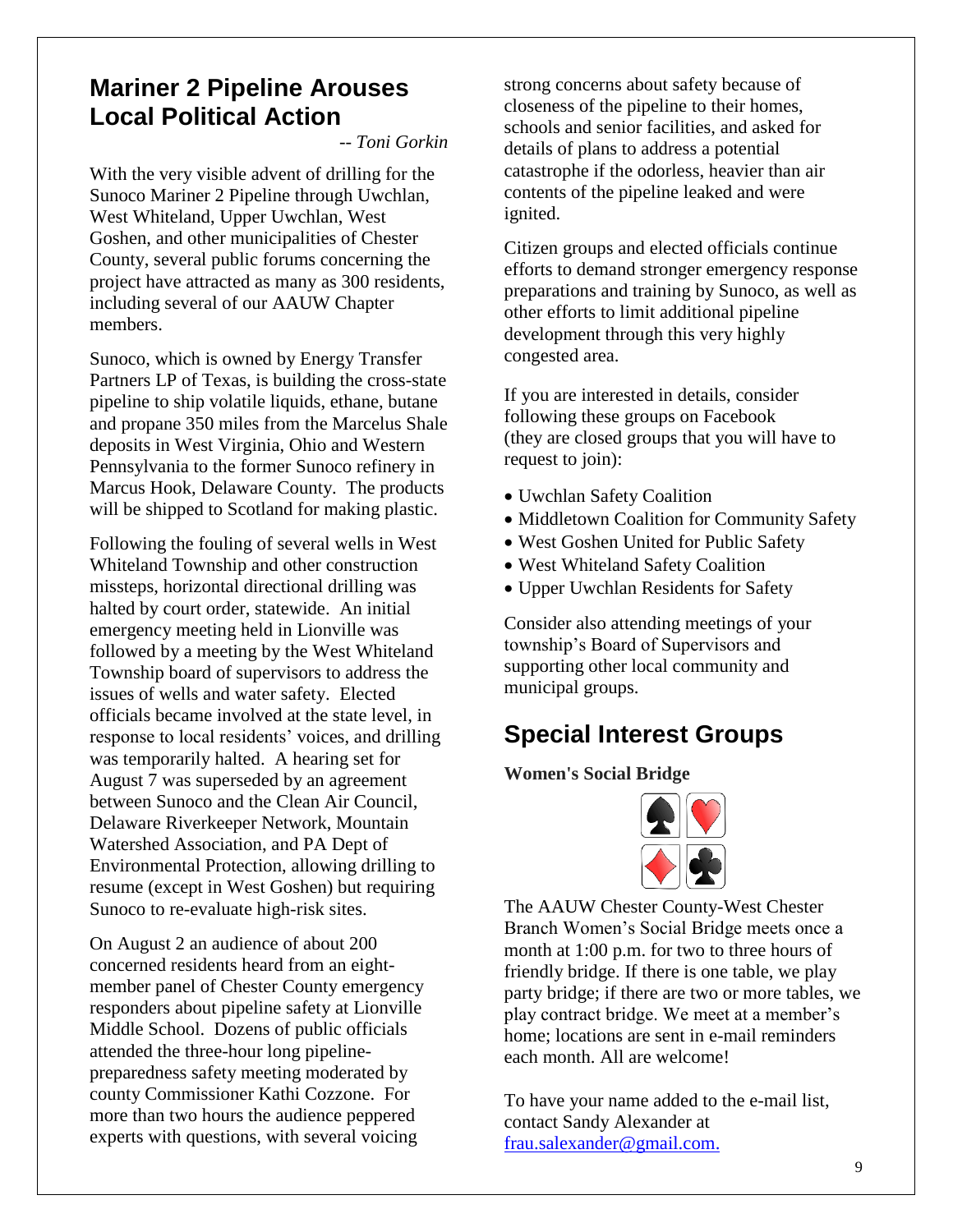Remaining dates for 2017 are: August 25 September 29 October 20 November 17 December 15

### **Couples Bridge**

A chair is needed. Please contact Barbara Lathroum [blathroum@gmail.com](mailto:blathroum@gmail.com) if interested.



### **Book Groups:**

*AAUW branches are known for their book groups, and membership in a group often encourages continuing membership. The West Chester-Chester County Branch currently has two book discussion groups meeting in the day and in the evening at different times of the month.* 

### **LIT I: Daytime Literature Group –**

*Fiction & Nonfiction Book Group- Kay Phillips*[khp65hp@verizon.net](mailto:khp65hp@verizon.net)

Lit One, our daytime literature group, meets the third Monday of each month at a member's house. Refreshments and social time begin at 1:00 pm and discussion of book starts at 1:30 pm.

We read both fiction and non-fiction books which were chosen at our annual dinner meeting in June. We welcome all AAUW members to join our lively discussions. We prefer that members have read the book, but will welcome those who haven't.

Our book for September 18, 2017 is: *DEAD WAKE, The Last crossing of the Lusitania* by Erik Larson. Fran Sippel-Wetmore will lead the discussion at Carla Grot's house. Please call Carla at [610-388-6201](tel:(610)%20388-6201) to let her know you are coming to her house.

The chosen books for the rest of the year are: *Stoner, Between the World and Me, Bears in the Street, Hillbilly Elegy, Just Mercy, Ordinary Grace,* and *The Other Einstein.* Additional information about these books can be found on our website. Questions? Call or email Kay Philipps, Chair, at (610) 399-0697 or khphilipps@verizon.net.

### **LIT II: Evening Literature Group – Literature II - Fiction & Nonfiction Book Group –**

#### *Jean Speiser -* [JeanSp@gmail.com](mailto:JeanSp@gmail.com)

Lit group II always meets on the third Wednesday evening of the month; except when we don't. And this September brings one of those aberrant meetings. We'll hold our discussion on September 13, **the second Wednesday** in September, although we'll return to the usual schedule in October.

This month we are reading and discussing *The Nightingale* by Kristin Hannah. Toni Gorkin will lead the discussion and our hostess is Terry Houle. If you want more information please get in touch with Jean Speiser (JeanSp@GMail.com). We'll read *News of the World* by Paulette Jiles in October and *Drift* by Rachel Maddow in November.



### **FIG (Food Interest Group)**

This group dines around either at a member's home or at a restaurant. The group usually meets on a Saturday for dinner or Sunday for brunch on a monthly or bi-monthly basis. Couples (unless otherwise specified) and singles, as well as new members, are welcome.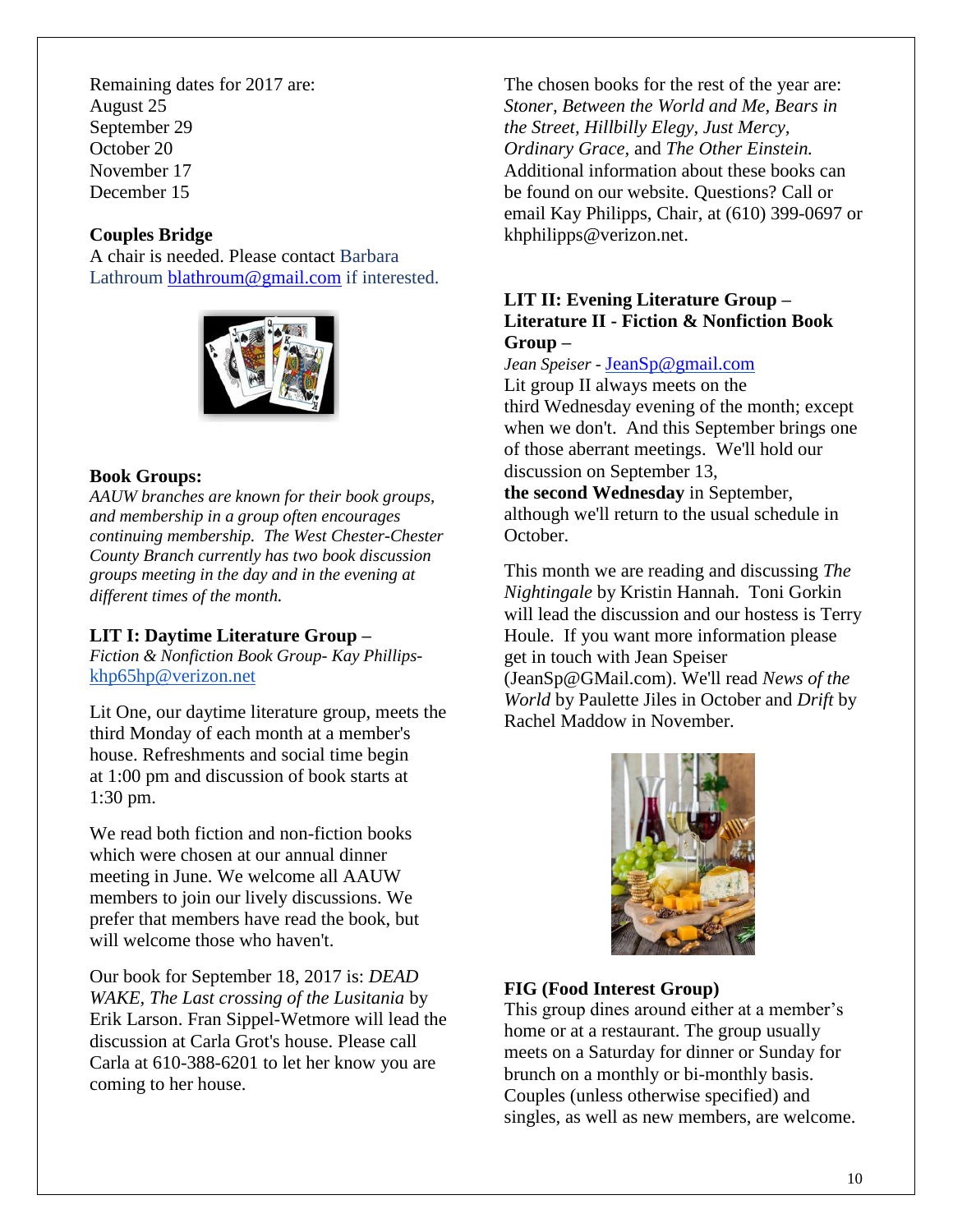We are looking for members who would like to host or plan a meal at a restaurant in the upcoming months. Please contact Donna Eaves if you are interested.

### **Great Decisions**

For information contact Jacky Page at 610-359- 9887 or [jacquelinepage9@gmail.com](mailto:jacquelinepage9@gmail.com)

### **TIG (Travel Interest Group)**

The Travel Interest Group is composed of members and their guests who like to go to interesting places and often enjoy a meal together before or after. We usually do something 7 or 8 times a year.

Also, please contact Barbara Lathroum if you want to be on the list for future events. Being on the list does not obligate you to attend any

trips. Anyone is welcome to coordinate an event or trip they are interested in. Examples are historic house tours, museums, interesting collections (e.g., we enjoyed a collection of women's costumes in  $19<sup>th</sup>$  century Chester County at the Chester County Historical Museum).

### **Needlework Group:**

This group includes all forms of needlework – *knitting, crochet, embroidery, applique, quilting, needlepoint* and any other needlework members would like to share. The first meeting is at the home of Jean Speiser on Friday, August 26 from 10 AM to 12 noon. A schedule of future meetings will appear shortly. Contact Barb Lathroum if interested.